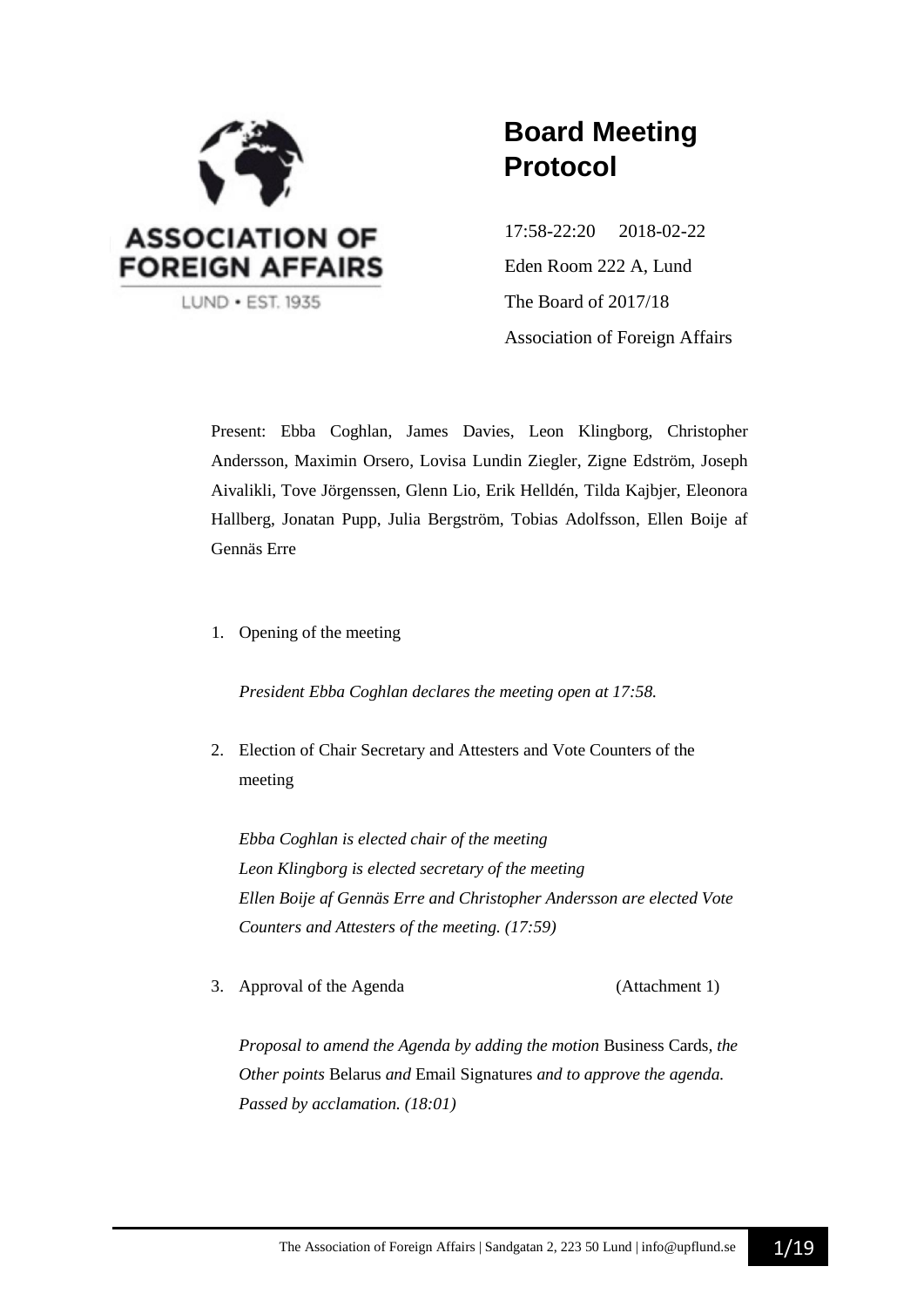4. Presidium reporting

## Presidents

- Individual talks will be held with all Board members in the near future.
- Pub night about becoming Board member will be held.
- *The Presidents express appreciation and thankfulness for the work done on the Margot Wallström events.*
- The UFS Forum Weekend was appreciated.

#### **Secretary**

- Members registry will soon be implemented.
- *Secretary Leon Klingborg encourages Board Members to make sure that their membership has not expired.*

## UFS Representative

The motion on veto right for UFS member associations when it comes to publishing in UFS´s name did not pass in the UFS board. The motion was submitted by UPF Lund and UF Uppsala.

The argumentation included the opinion that veto is undemocratic. It was suggested to, (1) make it mandatory to make a PC decision, or (2) to have a "three vote veto". These suggestions were also turned down.

Other suggestions included to have the writing of articles open to all members and to make the UFS president legally responsible (Editor-in-chief).

- The international committee of UFS is reaching out to the Finnish equivalence of UFS.
- An anti-corruption policy has been written by the UFS presidium, UPF might need to get such a policy as well.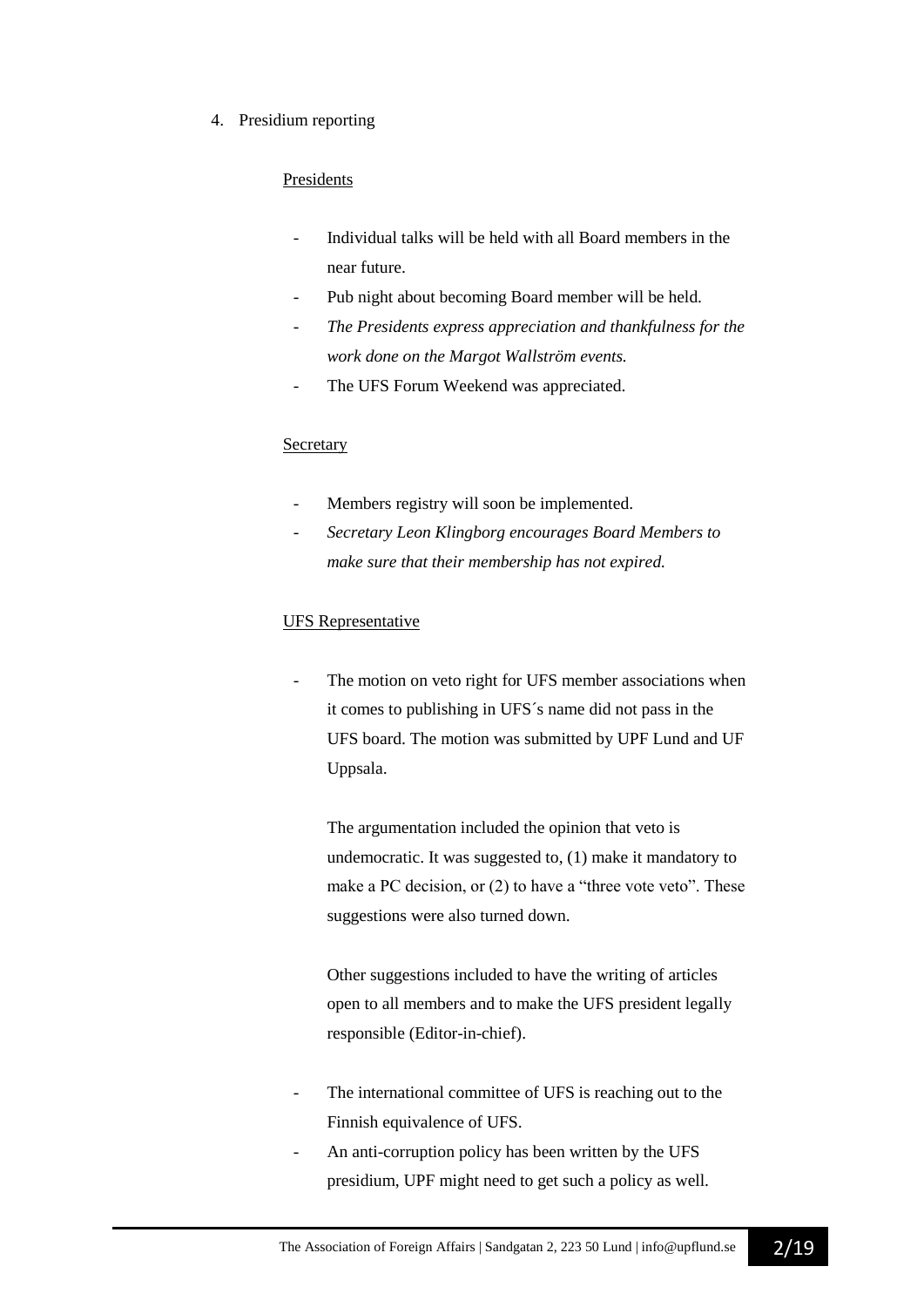- Communication advice has been sent from UFS to member associations.
- There is a suggestion to have more ways of informing and communicating with member associations than UFS Representatives.
- Forum syd grant applications need to be sent in soon, for us to be accepted it is important to send in statistics to UFS.
- Reimbursement for travel costs for members of the associations in Umeå and Luleå will be accounted for in next year's UFS budget.
- The UFS annual meeting will be held on the weekend of Lundakarnevalen, the  $18<sup>th</sup>$  to the  $20<sup>th</sup>$  of May, in Stockholm.
- It will soon be possible to apply for UFS presidium positions.

## **Treasurer**

- The UFS Budget has been voted through and the MUCF grant is higher than expected.
- The Folke Bernadotte grant was lower than expected because of requested funds for the Travel Committee not being deemed legitimate.
- There is a suggestion to subsidize the Heads of Travel for their travel costs anyway but with other funds.
- There might be other ways for Travel to get money to subsidize travellers, it is for example possible to get money from the EU if you are invited by a Member of the European Parliament. These possibilities will be looked in to.

## Head of IT

- The possibility to become a UPF Member on the website will be implemented soon.
- There is a suggestion to update the theme on the website but for this funding would be needed.
- There is a suggestion to create standardized email signatures for the Board.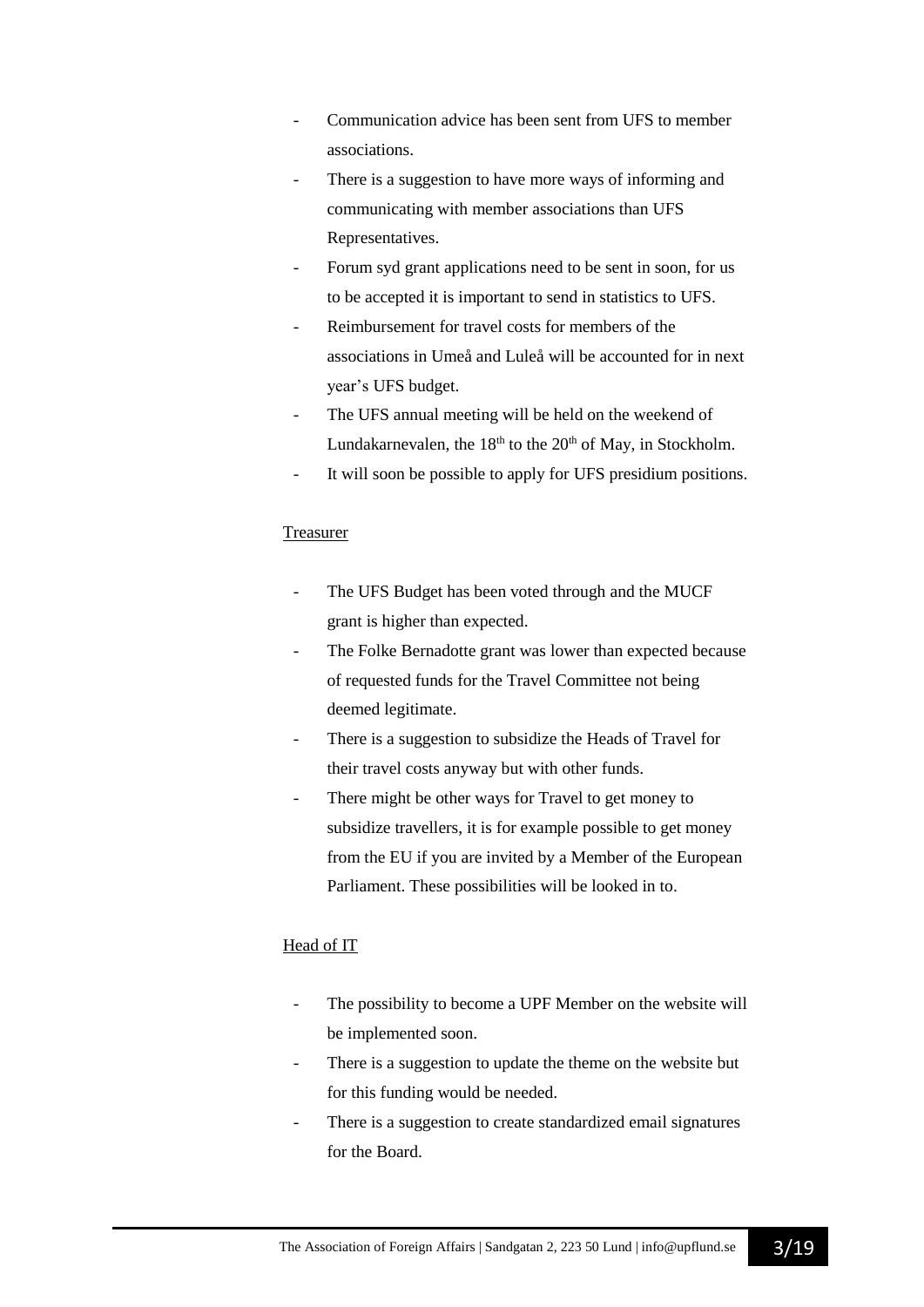*(Break at 18:36.) (Chair Ebba Coghlan declares the meeting open at 18:45.)*

5. Committee reporting

## Career Committee

- The First Prep course went well.
- One person has been excluded from the mentorship program because of lack of membership of UPF.
- A couple of workshops on career opportunities are coming up.
- Work with the Convention is moving forward, Head of Career Maximin Orsero is working with the European Commission and Lund University. A lecture will have to be rescheduled to make room for the convention.

## Activity Committee

- There will be a sittning this Saturday, the  $24<sup>th</sup>$  of February.
- It appears that it will not be possible to have a second sittning of the semester, which was suggested to be held during the environmental week. Other alternatives, like a pot luck dinner are being looked in to.
- There is a suggestion to have UPF yoga classes.
- The Activity Committee has started to contact the youth parties for the upcoming youth party debate.
- A moderator for the debate is being searched after.
- The Activity Committee is in the process of booking entertainment and photographers for the Ball.

## Magazine Committee

- The environmental theme week is coming up.
- Proofreading for the next issue of The Perspective Magazine will begin soon.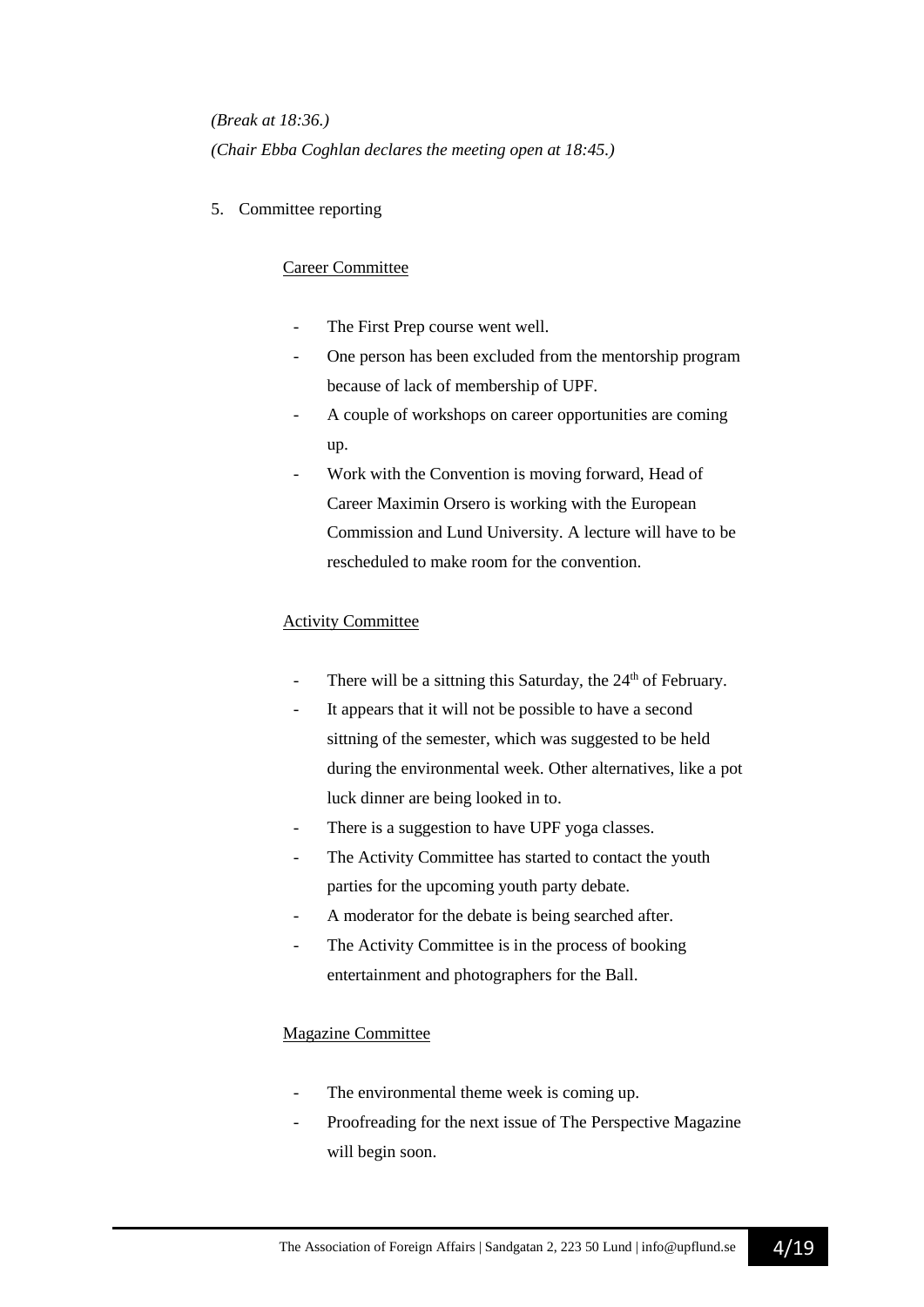## Webzine Committee

- The Webzine Committee has started the publishing of articles for this semester.
- The diversity of the topics of upcoming articles is satisfactory.

## Travel Committee

- Participants for the trip to Brussels have been selected, as of now ten people are going.
- Replies from some of the organisations which will be visited in Brussels have come, amongst others the lobby firm Kreab are ready to receive UPF.
- Three more spots for the Brussels trip are possible to apply for.

## PR Committee

- The PR Committee have gotten many new members, they have therefore developed several new sub-committees.
- More than 45 000 people were reached on social media leading up to UPF´s Margot Wallström events.
- Doc Lounge Lund will hold a film screening of the film "A Woman Captured" in cooperation with UPF on the  $27<sup>th</sup>$  of March.
- UPF Members get free entrance to Doc Lounge movie screening "the girls of golden dawn".
- The PR Committee wants UPF to reach 6000 likes on facebook.

## Lecture Committee

The founder of the NGO Futebol dá Forca, Cecilia Safaee is an upcoming lecturer.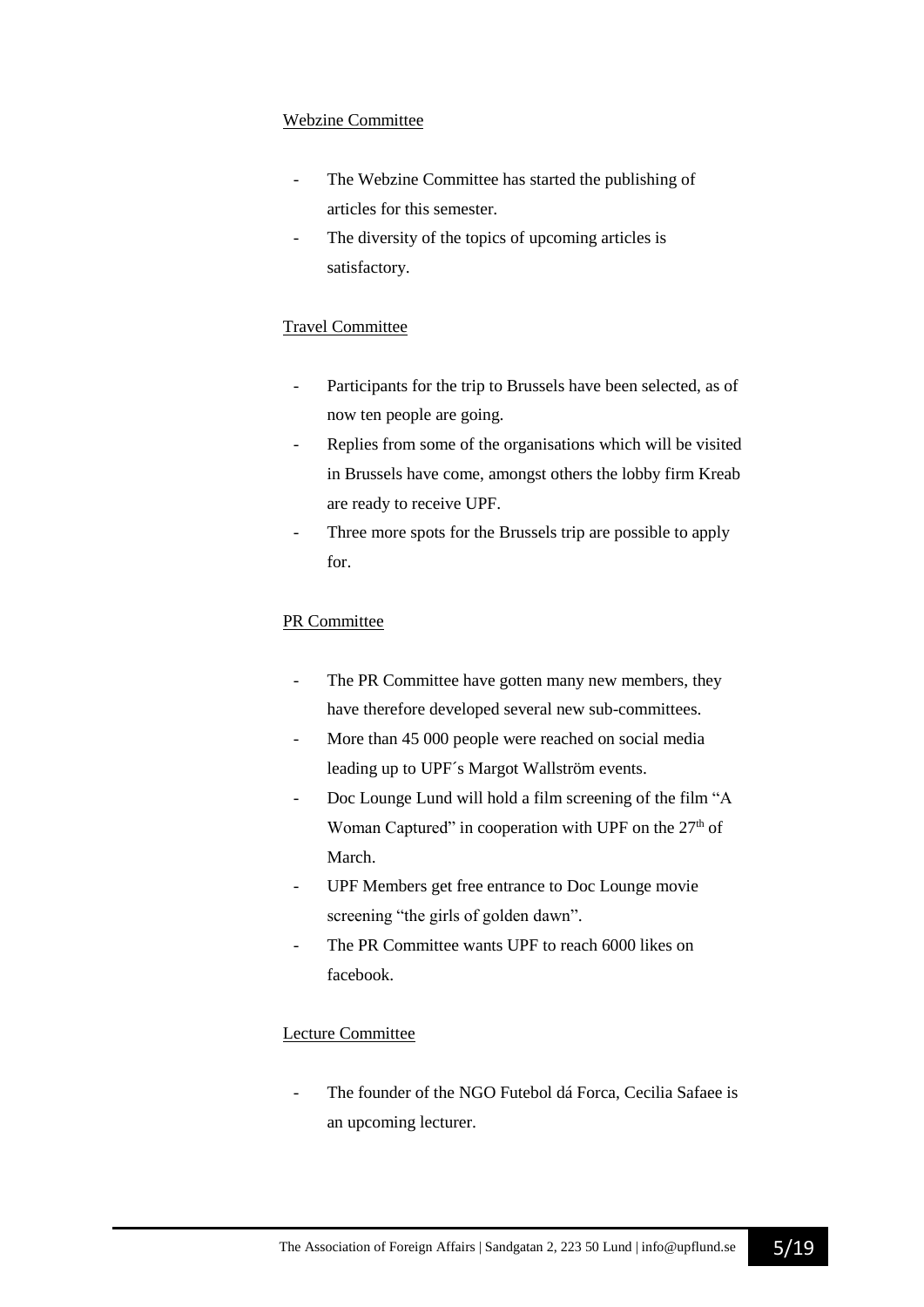Cecilia Malmström will hold a lecture but might not have time for a prep course.

## Radio Committee

- A successful first show about the foreign statement has been broadcasted.
- The next show will be called "Blank spots" and will be about areas not normally covered in western media.
- The Perspective Radio Itunes page will soon be up and running.

#### 6. PR Guidelines

*President Ebba Coghlan speak to the board about the large amount of work which has historically been laid on the PR Committee and how harmful this can be, when not dealt with correctly by the Board.* 

*The Heads of PR present the updated PR Guidelines to the Board.*

The PR Guidelines can be found on the Board Drive.

#### 7. Motions

a) Motion Sexual Harassment (Attachment 2)

*Board Member Zigne Edström present the motion to the Board.*

*Discussion in the Board about the motion.*

*The Authors of the motion amend the motion in accordance with the attached amended Sexual Harassment Policy.* (Attachment 3)

*(Break at 21:09) (Chair Ebba Coghlan declares the Meeting open at 21:19)*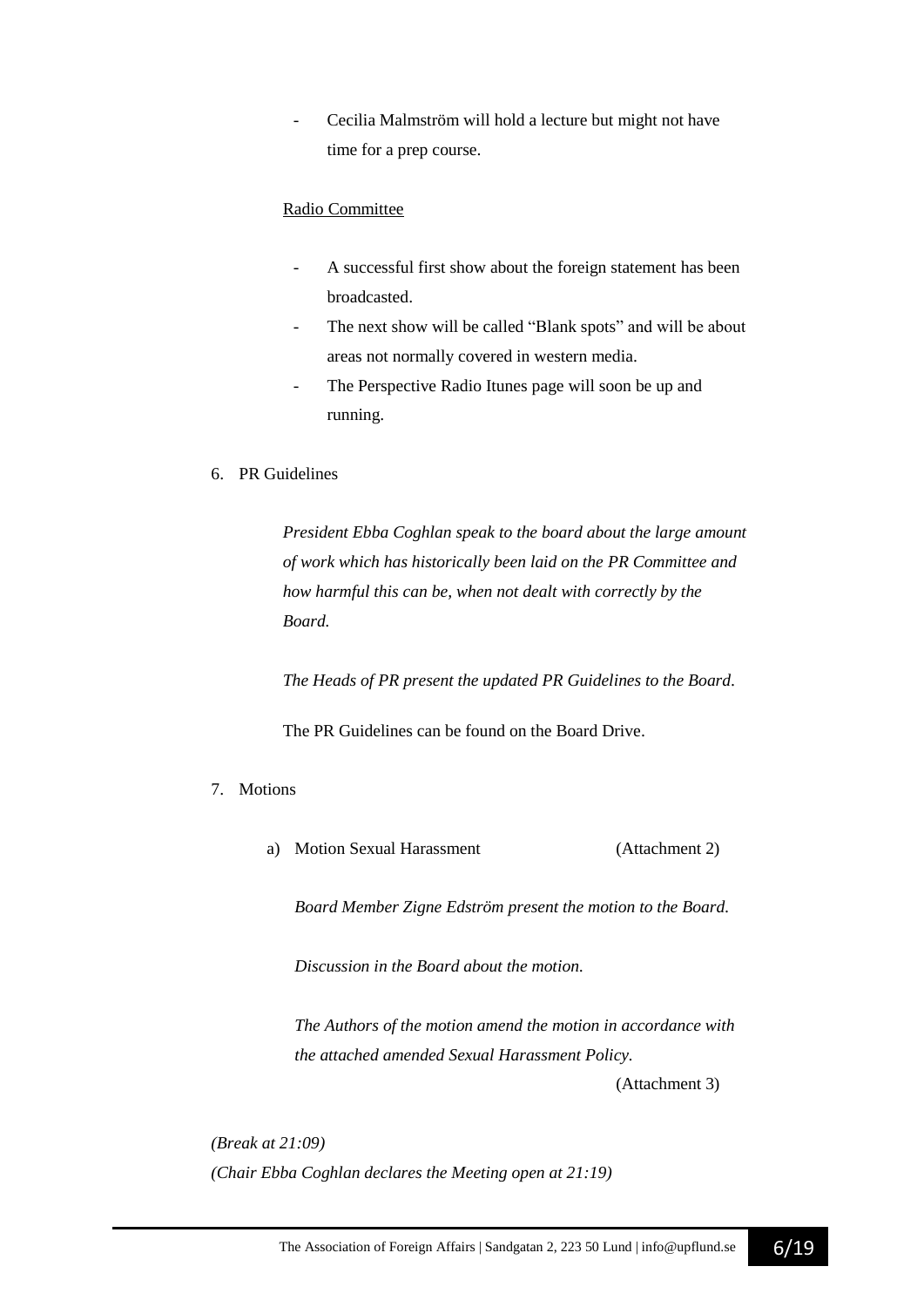Decision: *Proposal to approve the attached amended Sexual Harassment Policy. Passed by acclamation. (21:50)*

b) Business Cards

*Board Member Glenn Lio present the Motion to the Board.*

*Discussion in the Board about the Motion.*

*The author of the motion amends the motion by changing the proposal to: "I propose to get impersonal UPF business cards for all relevant positions and allow those who wish to get personal business cards to get them on their own expense."*

*(Christopher Andersson leaves the meeting at 22:10.)*

#### Decision:

*Proposal to get impersonal UPF business cards for all relevant positions and allow those who wish to get personal business cards to get them on their own expense. Passed by acclamation. (22:11*

- 8. Other points
	- a) Annual Election Meeting

The Annual Election Meeting will be held on Saturday the 12<sup>th</sup> of May. The meeting will be held during the day.

b) RWI Human Rights Film Festival

UPF will buy 50 tickets to the festival which will then be sold to **Members**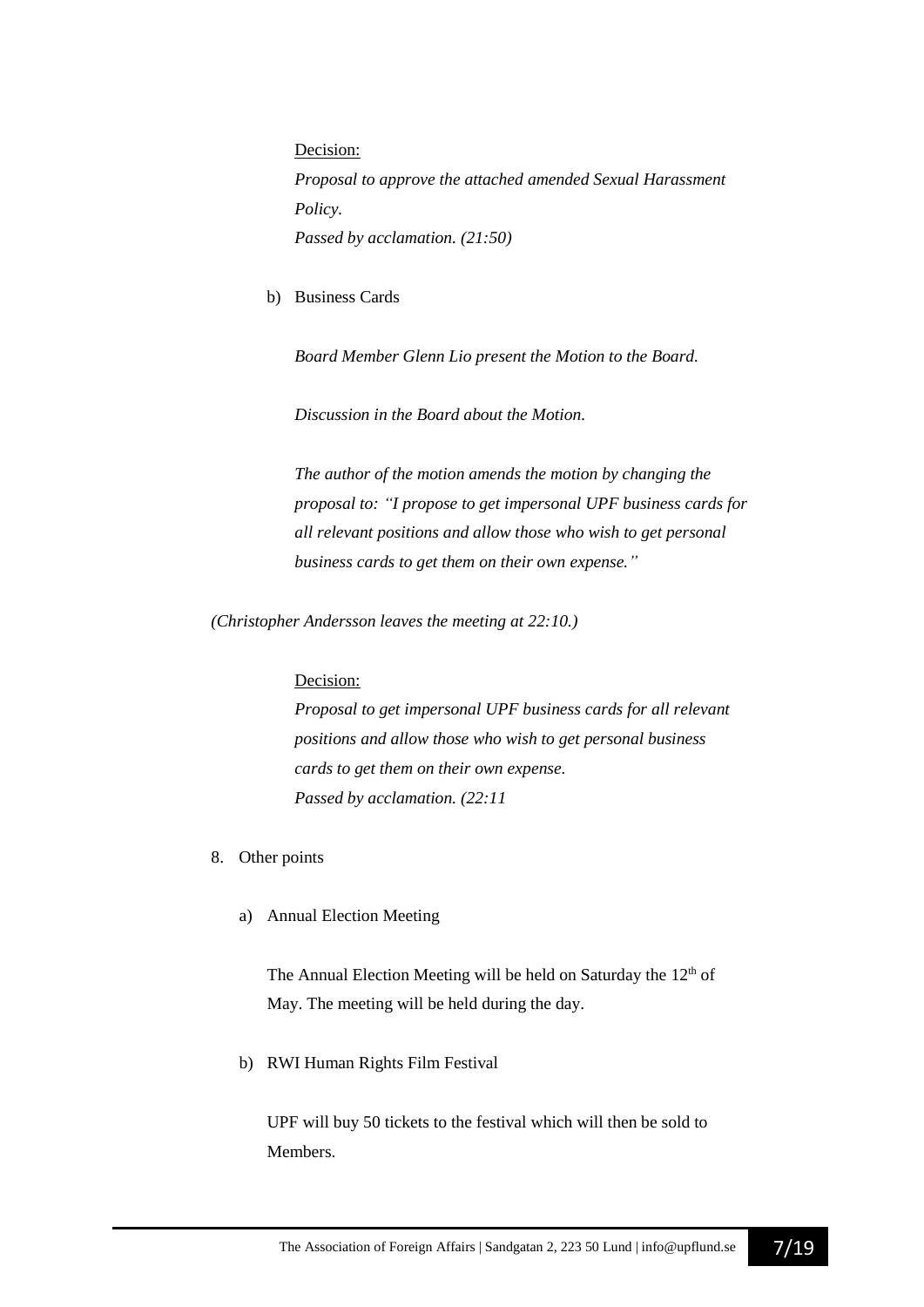#### c) Collaboration Partners

To spread the risk of being limited in our activities by not getting specific grants, there is a suggestion to spread the risk by getting additional Collaboration Partners.

### d) Office remarke

There is a suggestion to refresh the office, for example by repainting the walls.

e) Almedalen

Information about UFS´s and UPF´s trip to Almedalen will come next week.

f) Membership cards (suggestion from active member)

*Will be discussed on the 8th of March.*

g) Kick-out

A good place to have a Board kick-out on is being sought after.

This will be discussed further on the 8<sup>th</sup> of March.

*(Christopher Andersson enters the meeting at 22:17.)*

h) Email signatures

*Discussion in the Board about potential standardised email signatures for the Board.*

9. Confirmation of next board meeting *President Ebba Coghlan informs the Board that the next Board Meeting will be held on the 8 th of March.*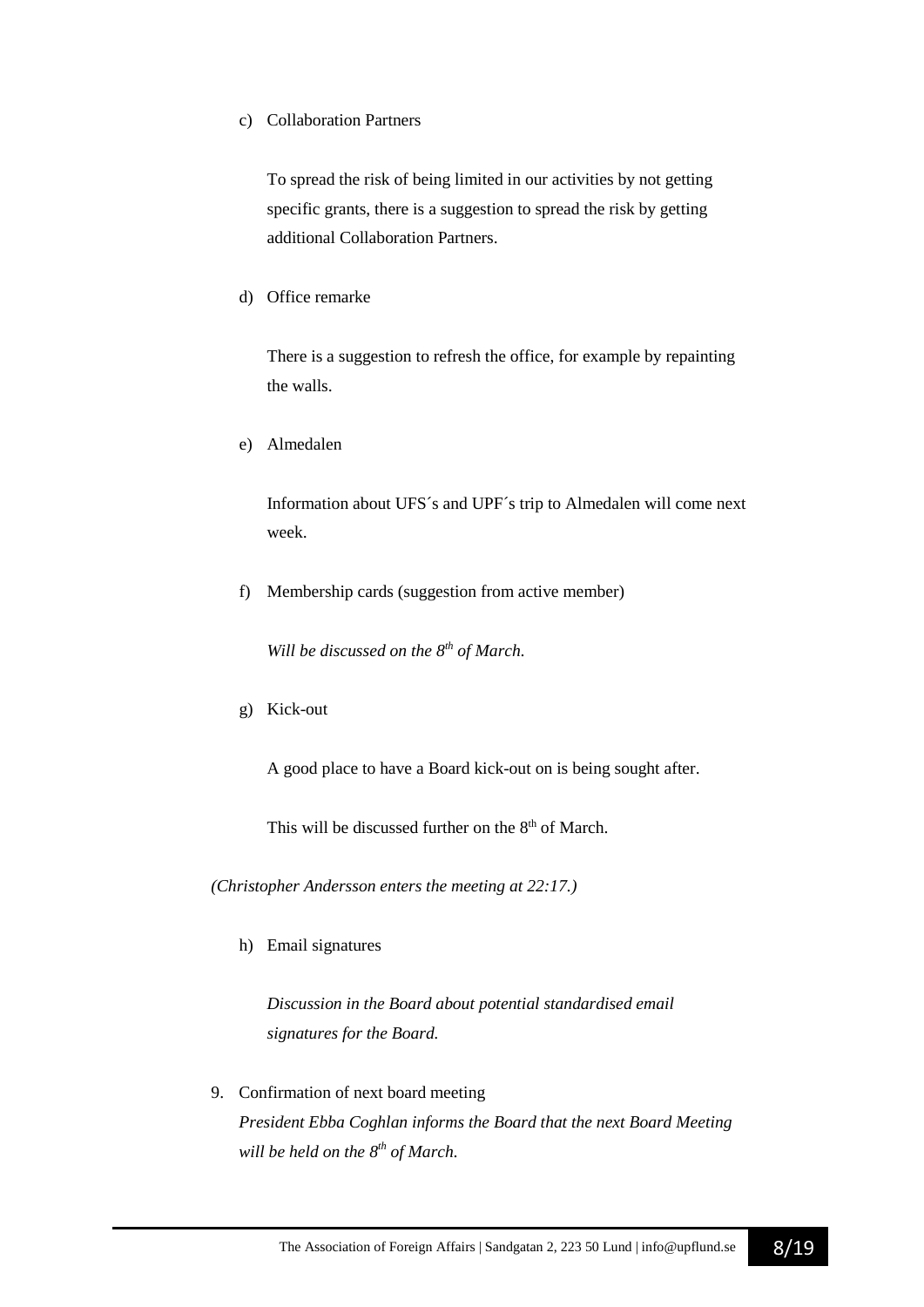## 10. Meeting adjourned

*Chair Ebba Coghlan declares the meeting adjourned at 22:20.*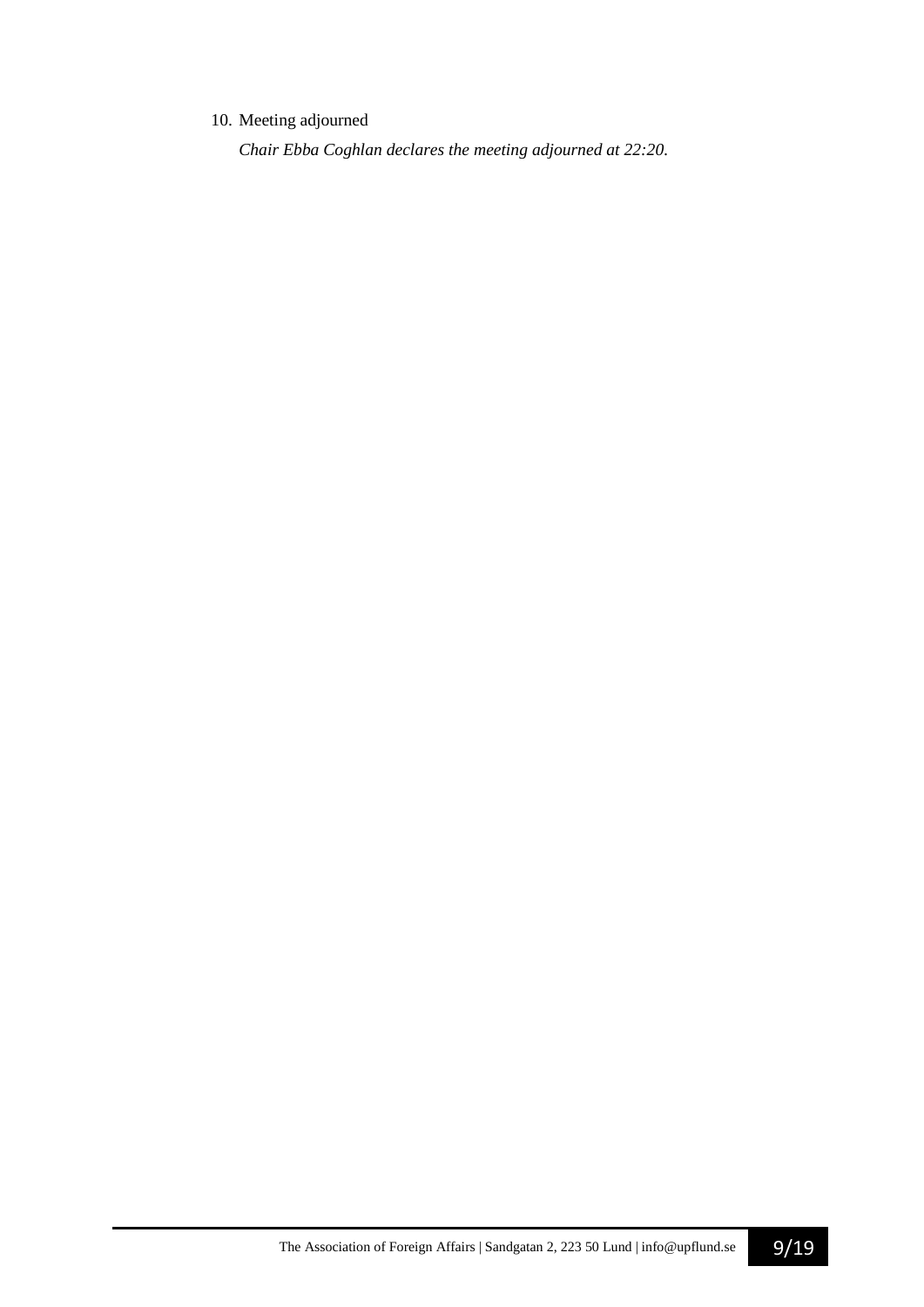Leon Klingborg, Secretary Ebba Coghlan, President

*\_\_\_\_\_\_\_\_\_\_\_\_\_\_\_\_\_\_\_\_\_\_\_\_\_ \_\_\_\_\_\_\_\_\_\_\_\_\_\_\_\_\_\_\_\_\_\_\_\_\_*

\_\_\_\_\_\_\_\_\_\_\_\_\_\_\_\_\_\_\_\_\_\_\_\_\_ \_\_\_\_\_\_\_\_\_\_\_\_\_\_\_\_\_\_\_\_\_\_\_\_\_

Ellen Boije af Gennäs Erre, Attester Christopher Andersson, Attester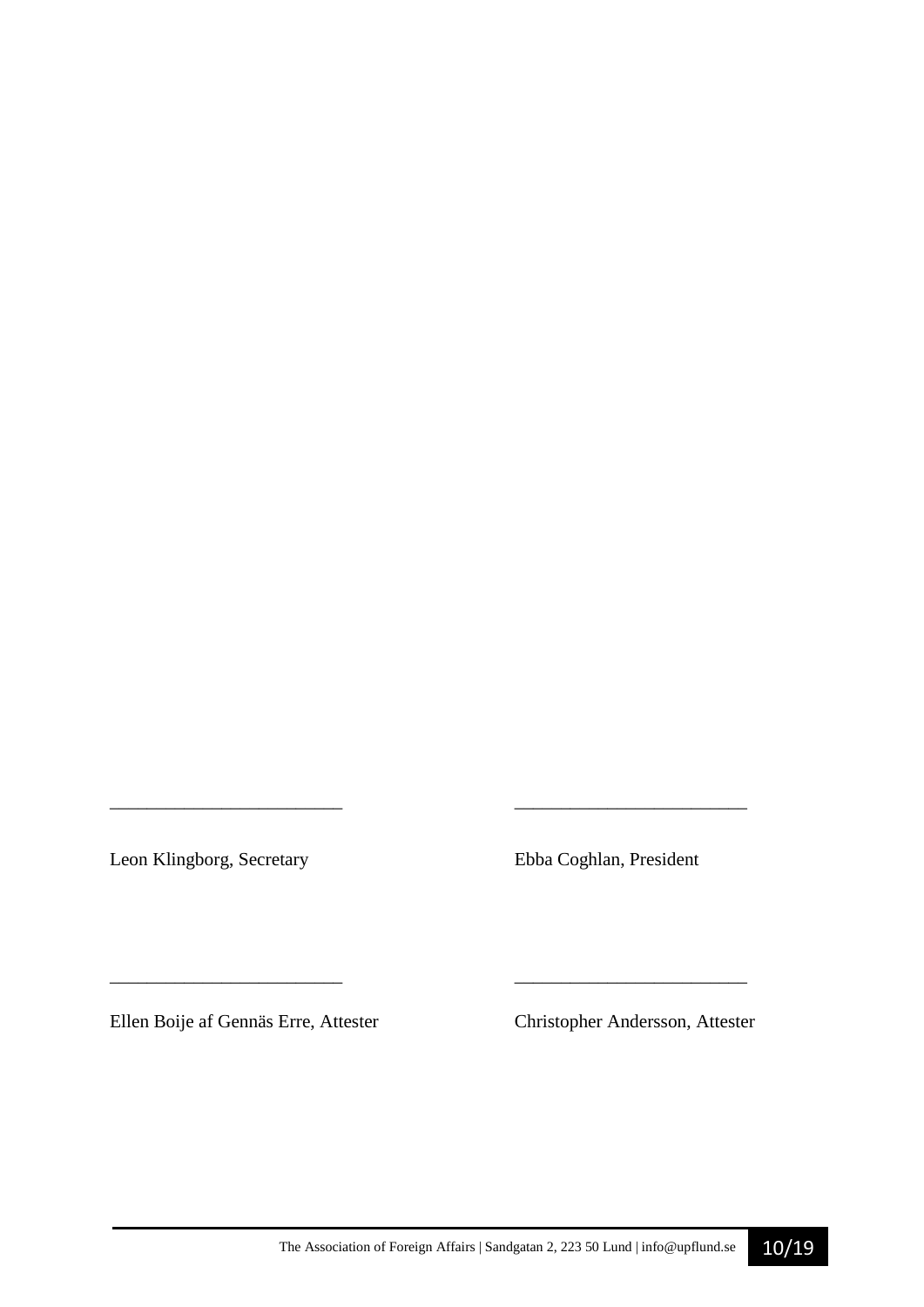

LUND • EST. 1935

## **Board Meeting**

2018-02-22, 17 – 21:00

Venue: Eden Room 222A

- 1. Opening of the meeting
- 2. Election of chair, secretary, attesters and vote counters of the meeting
- 3. Approval of the agenda
- 4. Presidium reporting (25)
- 5. Committee reporting (40)
- 6. PR Communication Guidelines (15)
- 7. Motions (60)
	- 1. Motion Sexual Harassment
- 8. Other points (25)
	- 1. Annual Election Meeting
	- 2. RWI Human Rights Film Festival
	- 3. Collaboration Partners
	- 4. Office remake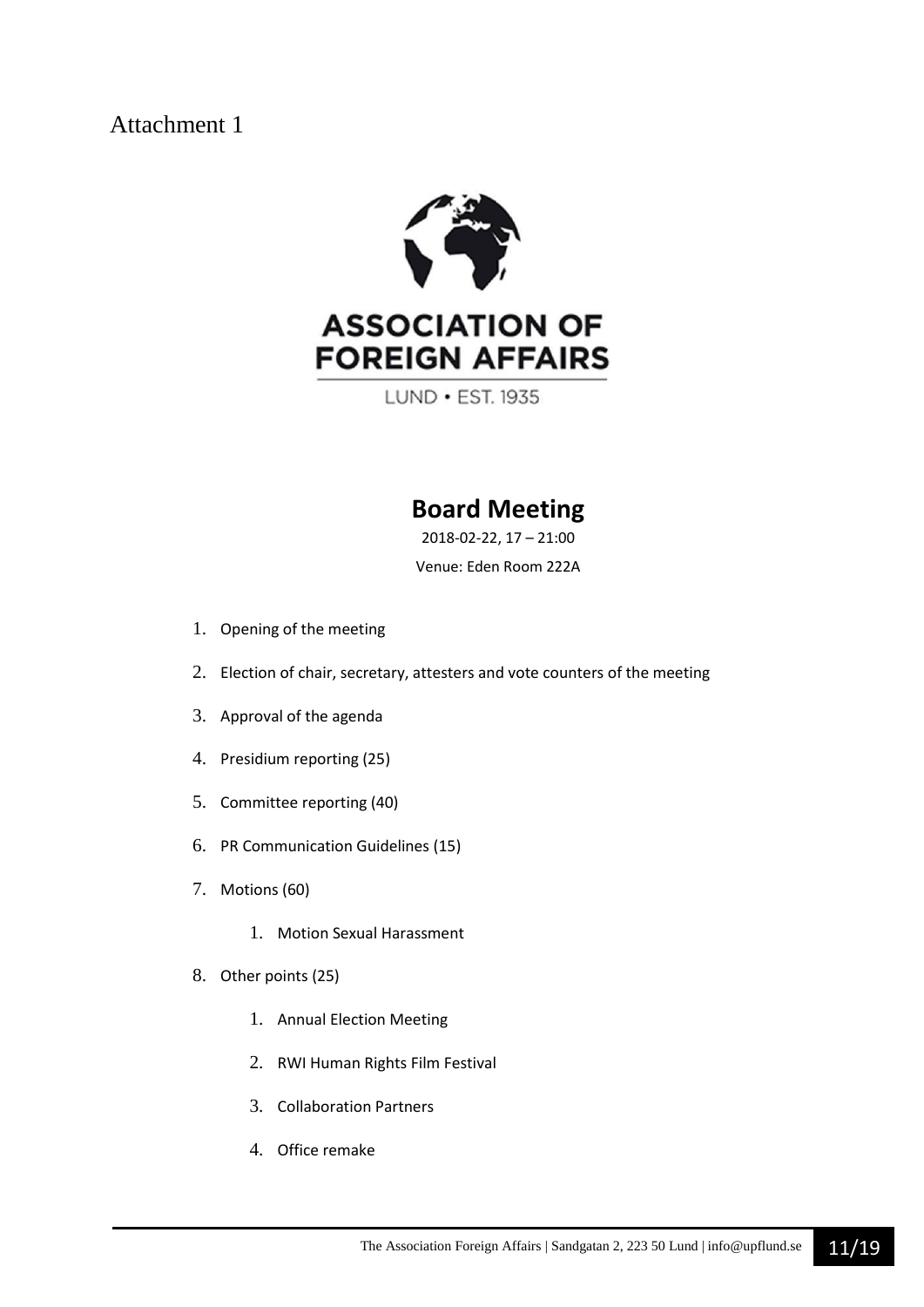- 5. Almedalen
- 6. Membership cards (suggestion from active member)
- 7. Kick-out
- 9. Confirmation of next board meeting
- 10. Meeting adjourned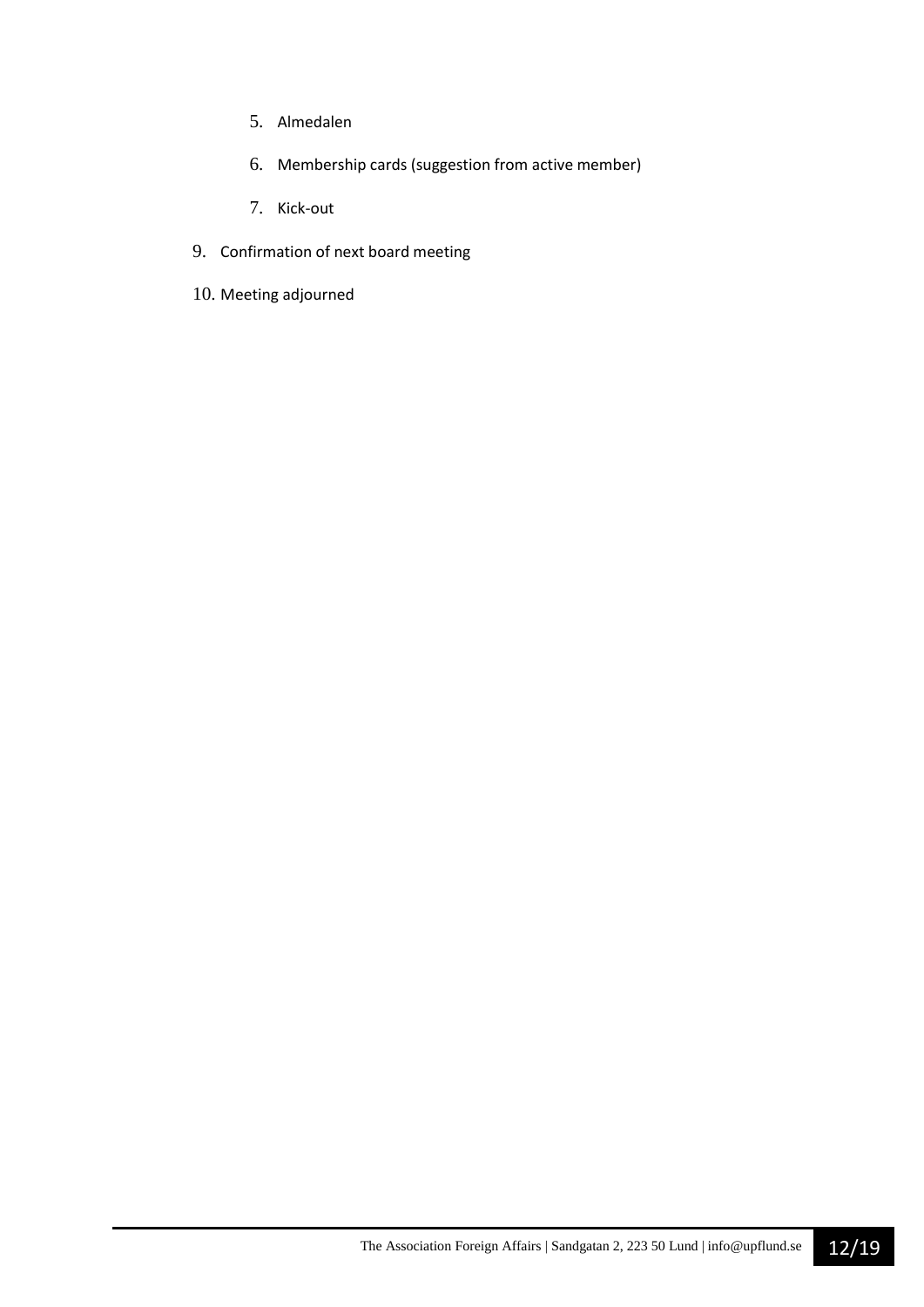## **Motion - Sexual harassment policy**

## **Background**

In the light of the metoo-movement, we have become aware of the lack of guidelines for the associations work against sexual harassment. In accordance with the values stated in our bylaws, UPF Lund should take an active stand against and highlight the zero-tolerance for sexual harassment. No workplace or association is completely safe from incidents of sexual harassment, and we need to recognize that includes UPF Lund. The association should work more proactively than it does today and take further steps towards ensuring a safe environment for all its members. Additionally, UPF Lund needs procedures in place to help the board navigate and act pre-emptively during and after an incident of sexual harassment.

## **Purpose**

The attached sexual harassment policy, if decided upon and implemented, would ensure that the association works proactively to prevent sexual harassments and that there are procedures in place if an incident of sexual harassment was to happen. UPF Lund should be committed to providing a safe and trusting environment for all its members. Through this policy, UPF Lund can show its members that any concern regarding or any incident of sexual harassment will be treated seriously.

## **Proposal**

*We propose that the board decides: to approve the attached Sexual Harassment Policy.* 

*Tobias Adolfsson, Ebba Coghlan, James Davies, Zigne Edström, Ellen Erre, and Glenn Lio.*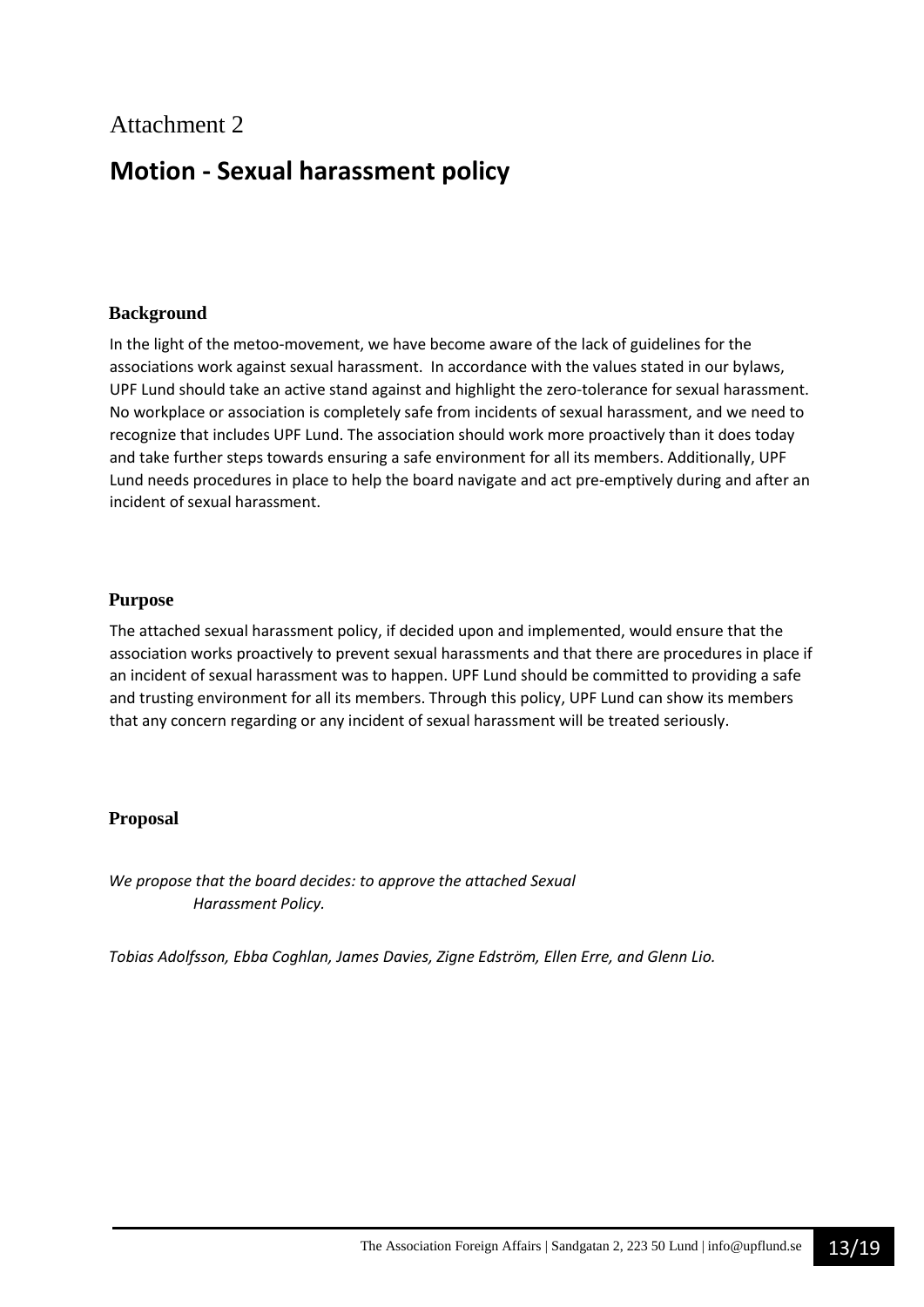

# **ASSOCIATION OF FOREIGN AFFAIRS**

## **LUND EST. 1935**

## Sexual Harassment Policy

*The Association of Foreign Affairs in Lund (UPF) is committed to providing a safe and trusting environment for all its members, free from sexual harassment. UPF operates a zerotolerance policy for any form of sexual harassment and recognizes the need to work proactively to prevent sexual harassment as well as provide guidelines for how to address an incident after it has happened. This policy defines procedures for UPF to take in situations relating to sexual harassment.*

**Purpose** 

The Association of Foreign Affairs in Lund (UPF) does not tolerate acts of sexual harassment of any kind. UPF recognizes the need and its responsibility to work proactively to prevent sexual harassment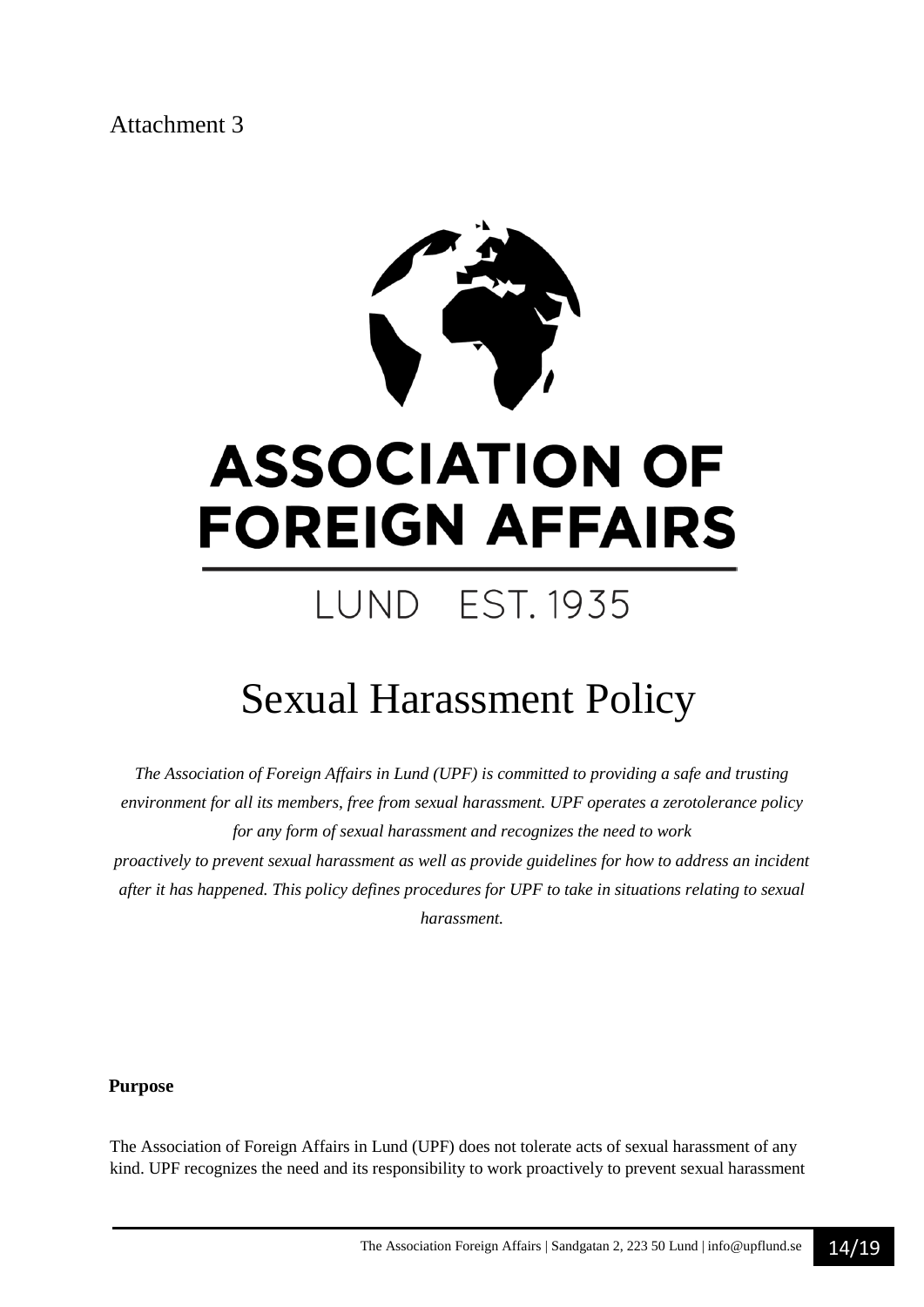incidents from occurring at UPF activities and events as well as provide guidelines for how to address an incident after it has happened, in order to create a safe and trusting environment for all of its members. The purpose of this sexual harassment policy is to provide guidelines and define procedures for UPF to take in situations relating to sexual harassment, thereby helping the board navigate and act preemptively during and after any incidents.

## **Guidelines**

### 1. Definition of sexual harassment

1.1 Unwelcome actions including but not limited to the following are considered inappropriate and may, depending on the circumstances, in and of themselves meet the definition of sexual harassment.

> 1.1.1 Pressuring someone to participate in sexual acts to which they do not consent, or to which they cannot consent;

- 1.1.2 Unwelcome physical contact;
- 1.1.3 Touching or grabbing of a sexual nature;
- 1.1.4 Repeatedly standing too close to or brushing up against a person;
- 1.1.5 Unwelcome comments of a sexual nature;

1.1.6 Sexual pranks, or repeated sexual teasing, jokes, or innuendo, in person or via other medium;

1.1.7 Spreading rumours or commenting on a person's sex life, sexuality, or appearance;

1.1.8 Repeatedly asking a person to socialize when the person has said no or has indicated disinterest;

- 1.1.9 Giving gifts or leaving objects that are sexually suggestive;
- 1.1.10 Repeatedly making sexually suggestive gestures;
- 1.1.11 Staring or leering;

1.1.12 Making or posting sexually demeaning or offensive pictures or other materials;

1.1.13 Displaying pornographic or sexually explicit material.

#### 2. Pre-emptive steps

2.1 At the beginning of each board year, two contact persons (one man and one woman) should be chosen. One person should be a board member and the other person should be an active member. Preferably, one individual should also be part of the crisis group. It is the president's responsibility to ensure this. Their contact information should be available on the association's website, and their roles and responsibilities should be communicated to the association's members.

> 2.1.1 The contact persons should be given an email address each, once they are elected. Through this email, members can communicate any complaints and/or concerns related to the content of this policy. It is the responsibility of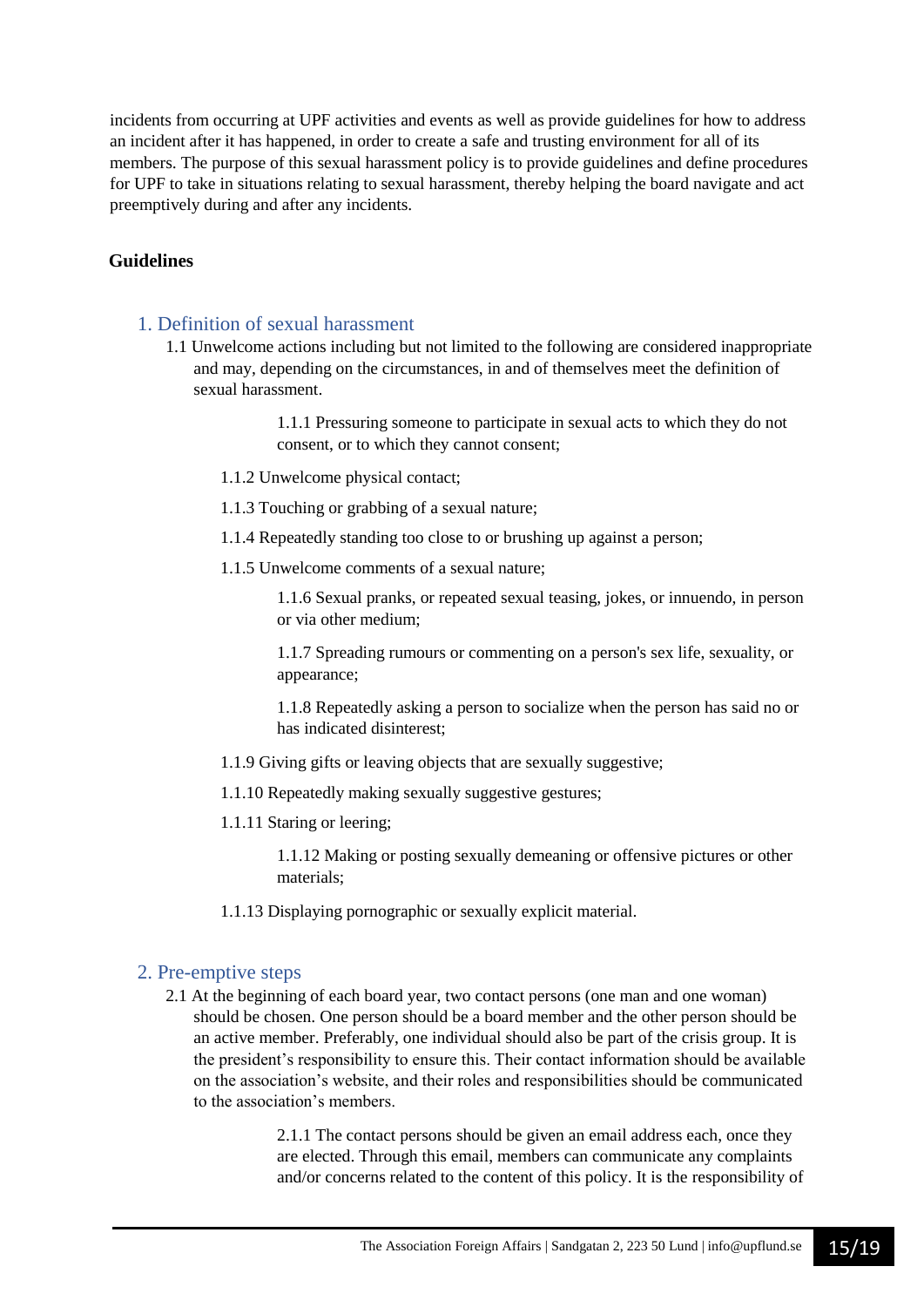the contact persons to delete the content of their email inboxes at the end of the board year.

2.1.2 The contact persons should be available at the office once a month on a specific time.

2.1.3 The contact persons are responsible for providing information about this policy and for providing their contact information.

- 2.2 The president and the vice president are responsible for informing the board of the content and practicalities of this policy at the beginning of every board year.
- 2.3 The board members who are also committee heads, must inform their active members about this policy at the beginning of every semester.
- 2.4 Information about this policy and contact persons should be stated, in written form, in connection to every UPF social event.

## 3. Following allegations of sexual harassment, at least the following steps must be

#### taken

- 3.1 The contact person(s) should offer a meeting with the person bringing the allegation.
- 3.2 The contact person(s) should contact the crisis group.
- 3.3 Meet with or contact the person who brings the allegations of sexual harassment.

3.3.1 At this meeting, the crisis group (and the president, if deemed necessary), will meet the person who has come forward, potentially together with a support person of his/her choice. The composition of people attending can be adjusted to what the person bringing the allegation feels comfortable with.

3.3.2 If the individual accused of the sexual harassment does not want to meet, the crisis group is to proceed in accordance with this policy based on the information provided by the person who brings the allegation.

3.4 Preferably meet with, or at the very least communicate with the person who has been accused of sexual harassment.

> 3.4.1 At the meeting the crisis group (and the president, if deemed necessary), will meet the accused individual(s), potentially with a support person of his/her choice. The composition of people attending can be adjusted to what the person bringing the allegation feels comfortable with.

3.4.2 If the individual accused of the sexual harassment does not want to meet, the crisis group is to proceed in accordance with this policy based on the information provided by the person who brings the allegation.

- 3.5 Following these meetings, the crisis group (along with the president, if deemed necessary), should try to establish what has happened, and based on this decide which of the actions outlined below should be taken.
- 3.6 The association, and especially the crisis group and/or president, must take action after every reported case of sexual harassment, and/or reported concern that a case of sexual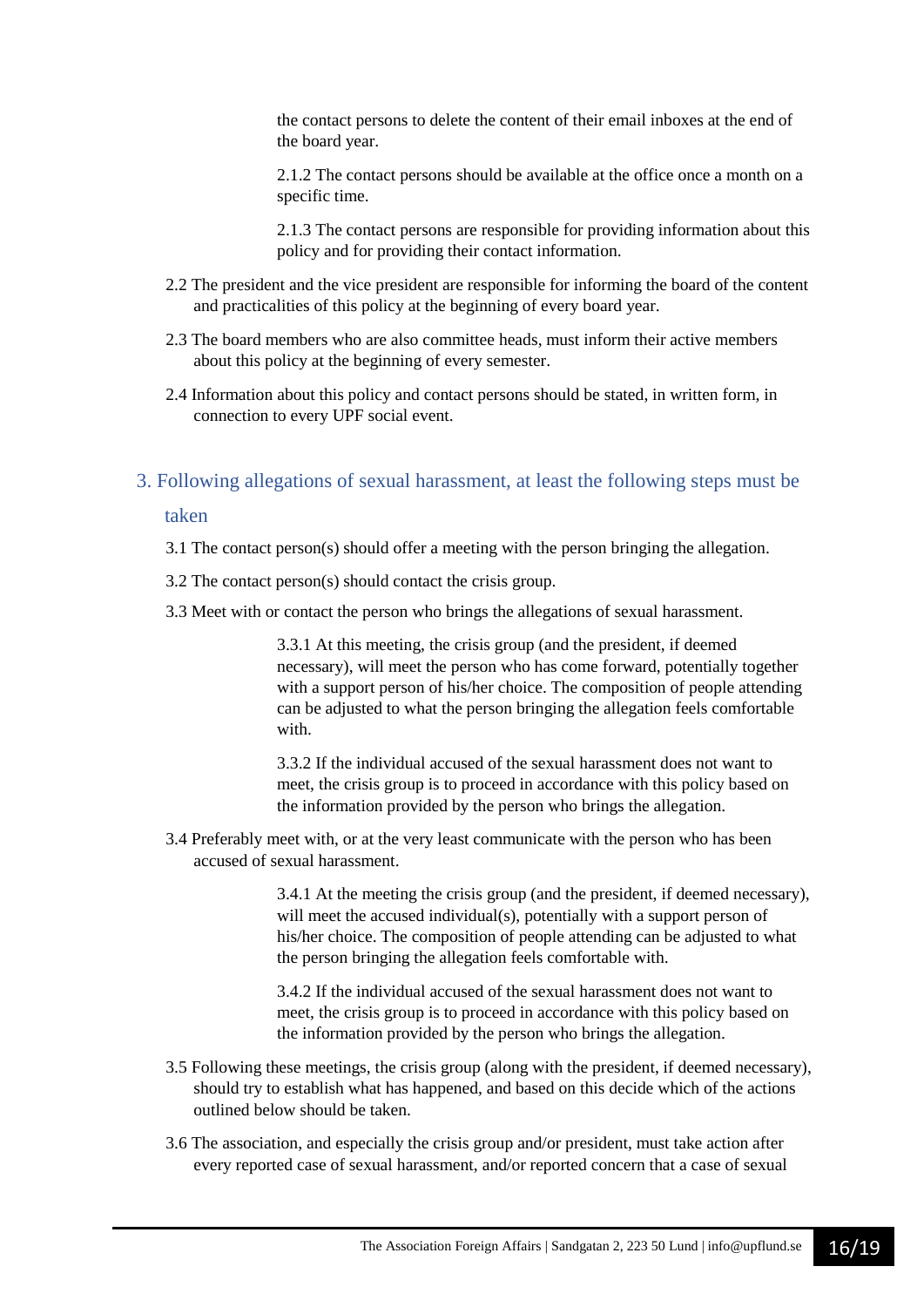harassment has occurred during, or in connection to, the association's operations and/or activities.

## 4. Potential sanctions following a sexual harassment incident

4.1 The crisis group, together with the presidents, have the authority to take the following

measures on behalf of the board until the next board meeting.

4.1.1 Removal from a position of responsibility within a committee.

4.1.2 Removal from participation in a committee, a particular subgroup of a committee, or removal from all committee work.

4.1.3 Prohibition from participating in all UPF social events, or prohibition from participating in UPF social events where alcohol is served, even if the person is not a member of UPF.

4.1.4 Prohibition from participating in all UPF lectures and public events, even if the person is not a member of UPF.

4.1.5 The crisis group, together with the presidents, can decide for how long the abovementioned sanctions should be upheld.

4.2 The crisis group must initiate a discussion at the next board meeting about exclusion. If the matter concerns a board member, a discussion on whether or not an extra annual meeting should be called to exclude that board member.

> 4.2.1 According to § 2.5 of the association's bylaws, a member can only be excluded through a board decision.

4.2.2 The board, the president or the auditor, may call for an extra annual meeting to exclude a board member.

## 5. Rules for conduct regarding allegations of sexual harassment

5.1 The identity of the persons involved in the sexual harassment, along with any specific details concerning the sexual harassment, should not be shared with individuals outside of the crisis group and the presidency, unless this is unavoidable or unless that person has explicitly given his/her consent to do so.

> 5.1.1 If the board decides to have a discussion and/or a vote concerning a potential exclusion of a member from the association, the details of the sexual harassment may be shared with the board, but only to the extent necessary to have an adequate discussion.

- 5.2 If one or more of the crisis group, or the president, are directly affected, or have especially close ties to the directly affected persons, they should reserve themselves from partaking in the process. If this is the case, a substitute individual should be chosen by the remainder of the crisis group at an ad hoc basis. If a member of the crisis group, or the president, does not reserve themselves, contrary to the opinion of the crisis group, the remaining of the crisis group may remove him/her from the process.
- 5.3 The authority to interpret this policy is held by the crisis group. If the crisis group are unsure about an interpretation, they may turn to the president for guidance. If, due to the reasons outlined above, one or more of the crisis group and/or the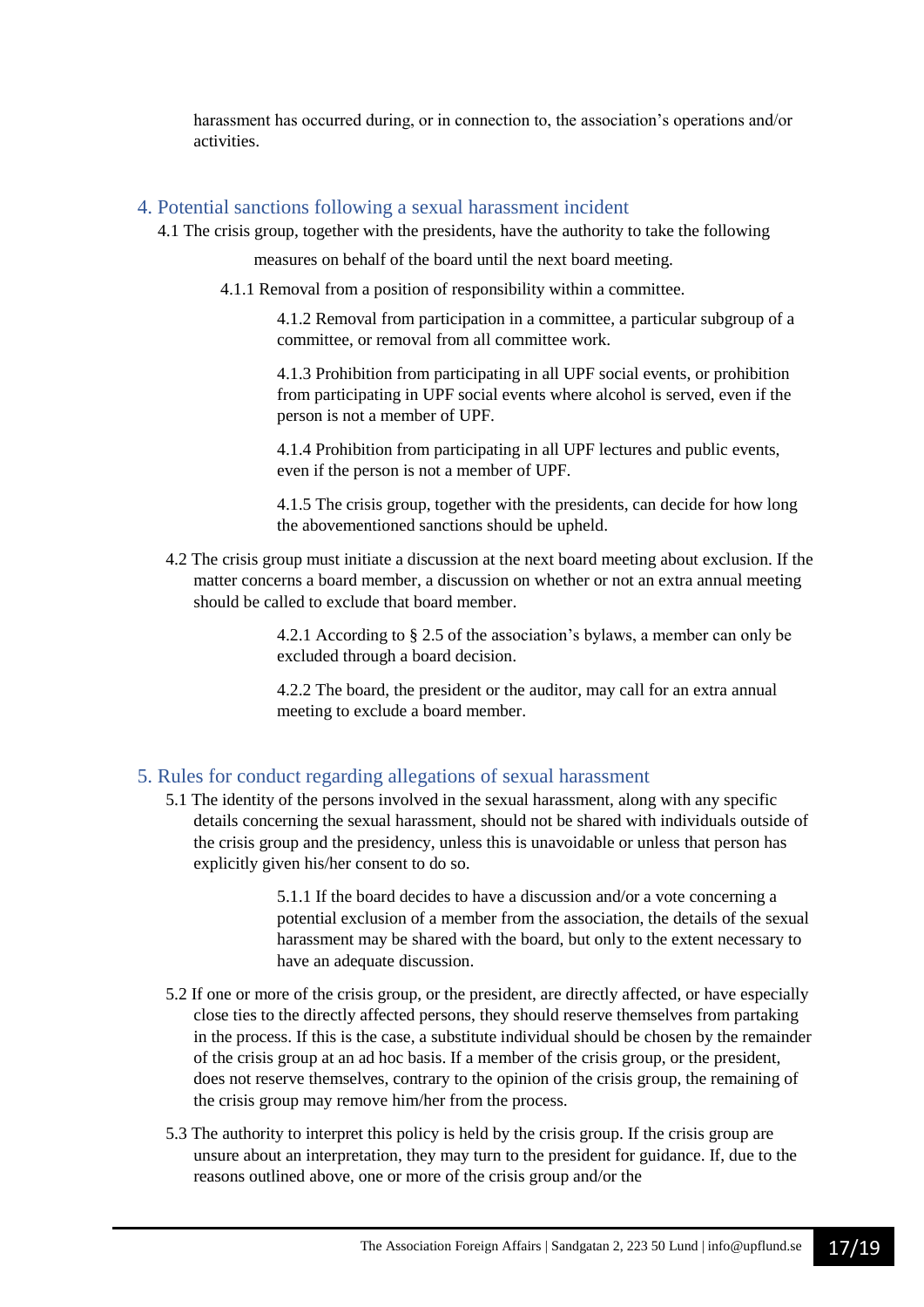president are unable to take part in this process, then their interpretative authority is passed on to whomever takes their place.

5.4 The crisis group and/or president must outline their actions, and the reasons for those actions, at the next board meeting.

> 5.4.1 If the crisis group and/or president decide not to take action, this must also be reported to the board.

5.4.2 Note that the identity of the persons involved should not be shared with the board, as outlined above, unless that person has explicitly given his/her consent to do so, or if it is deemed unavoidable.

- 5.5 The crisis group should direct the concerned individuals to and recommend the use of Studenthälsan or other equivalents following an incident.
- 5.6 The crisis group should direct the concerned individuals to, and recommend them to reach out to the police in an incident of sexual harassment, as well as provide their full support during this process.